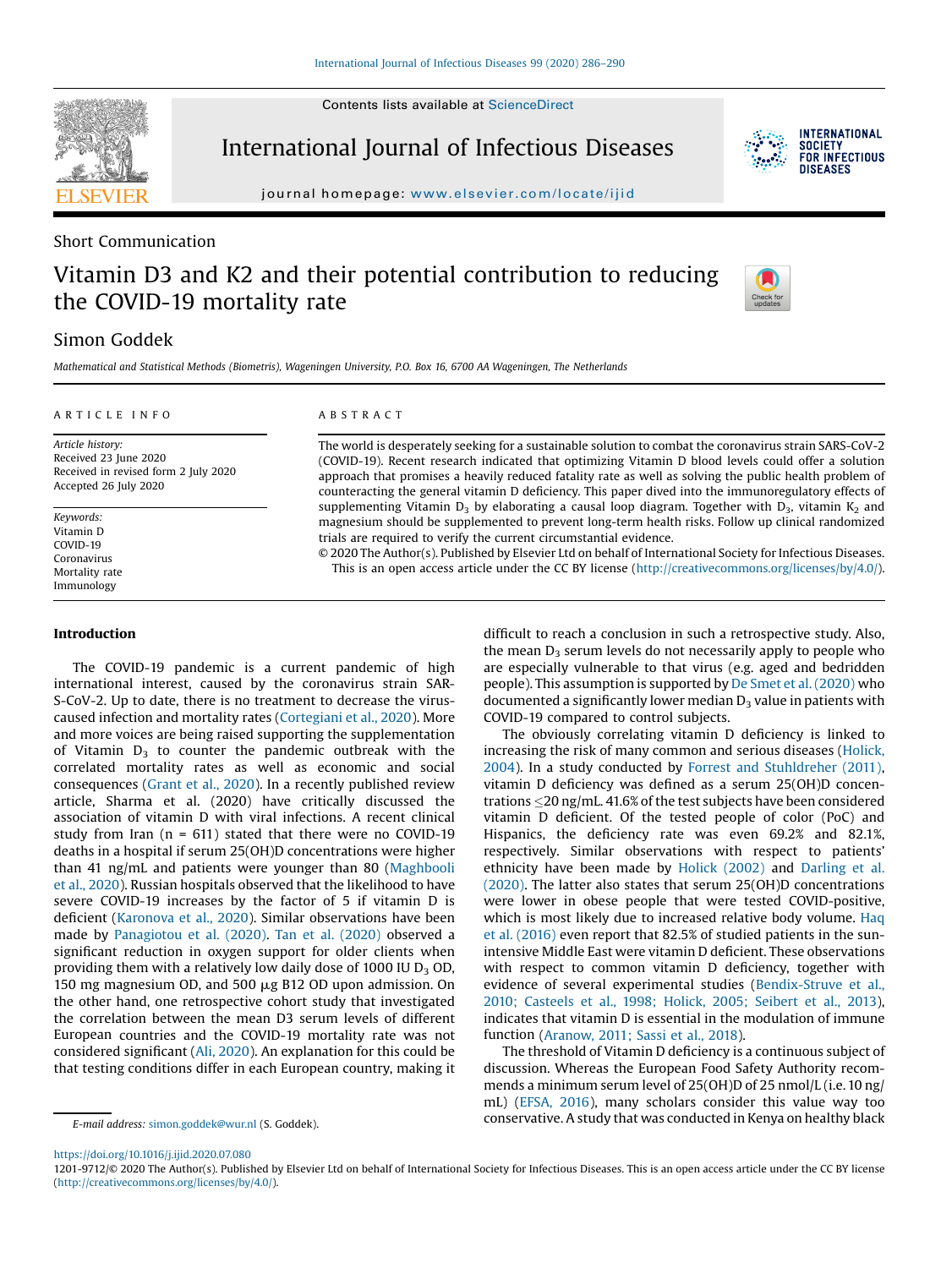<span id="page-1-0"></span>males showed that 25(OH)D levels <30 ng/mL were associated with a significant rise in physiological markers such as parathyroid hormone (PTH) [\(Kagotho](#page-3-0) et al., 2018). Thus, desirable 25(OH)D levels are rather to be found between 30–48 ng/mL ([Bischoff-](#page-3-0)Ferrari, 2008; Raftery and O'[Sullivan,](#page-3-0) 2015; Vieth, 2011), i.e. 3–5 times higher than recommended by the European authorities. Looking into optimal 25(OH)D serum levels from an epidemiological and evolutionary perspective could be another approach to getting a rough indication on these levels [\(Carlberg,](#page-3-0) 2019; [Luxwolda](#page-3-0) et al., 2012). It has been shown that traditional African hunter-gatherers had an average serum level of 48 ng/mL.

This publication set out to show the metabolic pathways behind the immunomodulating effect of vitamin D by following a systems thinking approach. The output will also give advice on which other dietary supplements one should consider.

#### Methodology

One of the basic principles that is used to combine valuable scientific findings and knowledge from often interdisciplinary domains is called systems analysis. Causal loop diagrams (CLDs) functioned as a tool to illustrate the principle of causality of  $25(OH)$ D serum levels on the human metabolism and form the basis for systems analysis [\(Mabin](#page-3-0) et al., 2006). Such causal loop diagrams are powerful instruments for problem identification and problem resolving purposes by breaking down a comprehensive system into fragments in order to enhance its comprehensibility [\(Haraldsson,](#page-3-0) [2004](#page-3-0)).

Visualizing concepts makes it much easier to understand complex correlations and casualties (i.e. cause and effect mechanisms). The problem (in this case immune systems that have difficulties coping with COVID-19) stands in the center of the systems analysis. Data on the impact of vitamin  $D_3$  on the immune system have been collected and elaborated in the results and discussion section. Based on these findings, the CLDs have been created and digitized using the Vensim software (Ventana [Systems,](#page-4-0) [2015](#page-4-0)).

#### Results and Discussion

Figure 1 illustrates a causal loop diagram coping with the effects of vitamin  $D_3$  and  $K_2$  supplementation. The diagram will be elaborated and discussed throughout this section.

In a simplified scheme, the majority of the previtamin  $D_3$  is both acquired in the human skin from the conversion of 7-dehydrocholesterol through cutaneous solar ultraviolet radiation [\(Kheiri](#page-3-0)



Figure 1. Causal loop diagram of the impact of vitamin D3 on the immune system.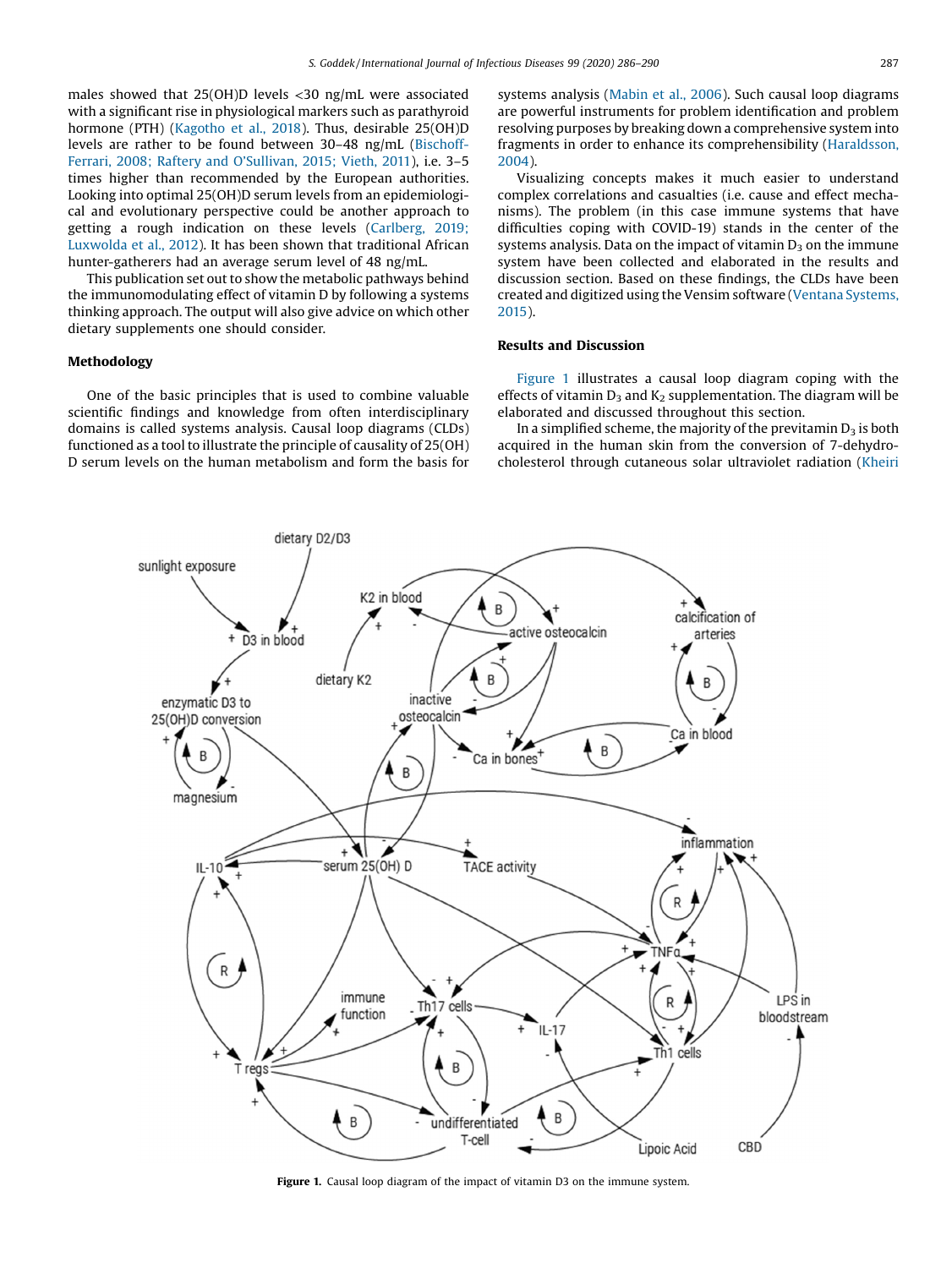Tabular indicator for raising the 25(OH)D blood serum levels from 20 ng/mL to 40 ng/mL and maintaining them after consultation with the physician (von [Helden,](#page-4-0) 2011).

| Body weight | 10 days fill up | Daily D3 supplementation (IU) | Daily K2 (MK7) supplementation $(\mu g)$ |
|-------------|-----------------|-------------------------------|------------------------------------------|
| 50          | 14.000          | 2.200                         | 100                                      |
| 60          | 16.800          | 2.600                         | 120                                      |
| 70          | 19.600          | 3.000                         | 140                                      |
| 80          | 22.400          | 3.500                         | 160                                      |
| 90          | 25,200          | 3.950                         | 180                                      |
| 100         | 28.000          | 4.380                         | 200                                      |
| 110         | 30.800          | 4.820                         | 220                                      |

et al., [2018](#page-3-0)), and to a lesser extent through dietary supplementation  $(D_2$  and  $D_3$ ). The metabolic pathway continues in the liver where  $D_2$  and  $D_3$  are hydroxylated to 25(OH)D. 25(OH)D is eventually transformed into  $1,25(OH)_2$ Vitamin D<sub>3</sub> (the physiologically active form of vitamin D) in the kidneys ([Keane](#page-3-0) et al., 2018). The high degree of vitamin D deficiency may not be due solely to the modern office-lifestyle (i.e. home - car - office - car - home; repeat) but also depend on factors such as higher latitude, degree of skin pigmentation, seasons (i.e. winter) and dietary intake (i.e. fatty fish, liver, fermented foods, etc.) ([Mithal](#page-3-0) et al., 2009).

Oral supplementation of  $D_3$  is the easiest means to prevent deficiencies. A frequent argument against supplementation of vitamin  $D_3$  is that an increased intake could lead to a vitamin  $D$ toxicity, also called hypervitaminosis D ([Orme](#page-3-0) et al., 2016). This again can cause hypercalcemia, which is the buildup of calcium in the blood leading to vascular calcification, osteoporosis, and kidney stones. However, it has been reported that the reason for hypercalcemia rather lays in a vitamin  $K_2$  deficiency ([Flore](#page-3-0) et al., 2013; Vermeer and [Theuwissen,](#page-3-0) 2011), as  $K_2$  activates the bone gamma-carboxyglutamic acid-containing protein (osteocalcin) through carboxylation. Activated osteocalcin deposits calcium in the bones, whereas non-activated osteocalcin inhibits calcium absorption by the bones. As the osteocalcin synthesis rate is increased by higher 25(OH)D serum levels,  $K_2$  is required as a natural antagonist (Yasui et al., 2006; [Dofferhoff](#page-4-0) et al., 2020).

It has also been observed that  $D_3$  supplementation led to an increase in anti-inflammatory and immunoregulating interleukin 10 (IL-10) cytokines and reduced frequency in Th17 cells ([Allen](#page-3-0) et al., [2012](#page-3-0)), which in turn leads to a decrease in IL-17 and the proinflammatory cytokine TNFα production, decreasing inflammatory effects in the host (Ferreira et al., 2020; Latella and [Viscido,](#page-3-0) [2020\)](#page-3-0). Also, Zheng et al. [\(2014\)](#page-4-0) reported that TNF $\alpha$  promotes pathogenic Th17 cell differentiation. On the other hand, IL-10 reduces the activity of the TNF- $\alpha$ -converting enzyme (TACE) ([Brennan](#page-3-0) et al., 2008). [Brennan](#page-3-0) et al. (2008) also observed that lipopolysaccharides (LPS) in the bloodstream enhanced TNF $\alpha$ values.

Whereas Th1 and Th17 cells are proinflammatory, regulatory Tcells (Tregs) have anti-inflammatory effects. Prietl et al. [\(2013,](#page-3-0)  $2010$ ) proclaim that vitamin  $D_3$  supplementation showed an increase in regulatory Tregs and a more tolerogenic immunological status in general. As illustrated in [Figure](#page-1-0) 1, a chronic  $D_3$  deficit would shift the T-cell ratio towards the inflammatory pathway. Given the fact that an abundance of Th17 cells are highly associated with autoimmune diseases (Waite and [Skokos,](#page-4-0) 2011; Yasuda et al., [2019](#page-4-0)), it is therefore unsurprising that many fatal cases showed comorbidities.

There are many follow-up studies required to substantiate and consolidate the hypothesis that there is a strong correlation between low 25(OH)D serum concentrations and mortality rates. But what we know is that people with "sufficient" vitamin D blood serum levels tend to have considerably less severe symptoms caused by COVID-19 (Pugach & [Pugach,](#page-3-0) 2020).

#### Dietary considerations

Given that vitamin  $D_3$  is an immunoregulating hormone and can be considered safe when supplementing it together with  $K_2$ , Table 1 provides a rough guideline on how to raise vitamin D levels to desired values. Supplementation of magnesium (200–250 mg/ day) should also be considered, as all enzymes that metabolize vitamin D seem to require magnesium (Uwitonze and [Razzaque,](#page-3-0) [2018](#page-3-0)).

Other dietary supplementations to consider are: (1) lipoic acid has been shown to inhibit pro-inflammatory IL-6 and IL-17 production ([Salinthone](#page-3-0) et al., 2010); (2) omega-3 fatty acids that are anti-inflammatory and reduce kinase excretion. Consume as a supplement or in form of cod liver oil or fatty fish (such as salmon) once or twice per week ([Vasquez,](#page-3-0) 2016); (3) Cannabidiol (CBD) that promotes anti-inflammatory IL-10 secretion ([Joffre](#page-3-0) et al., 2020) while preventing LPS-induced microglial inflammation [\(dos-](#page-3-0)[Santos-Pereira](#page-3-0) et al., 2020); and (4) Green Tea, since epigallocatechin-3-gallate is the most biologically active catechin in green tea. It reduces Th17 cells and increases regulatory T-cells [\(Byun](#page-3-0) et al., [2014\)](#page-3-0).

#### Conclusions

Recent COVID-19-related data evaluation showed indications that a high 25(OH)D blood serum level might have an impact on the mortality rate of coronavirus patients. Even though ethical issues might arise ([Muthuswamy,](#page-3-0) 2013), the paper's hypothesis requires clinical randomized trials to verify the circumstantial evidence. This publication illustrated the metabolic mechanisms behind that observed phenomenon. It is highly suggested to also consider  $K<sub>2</sub>$  and magnesium intake to avoid unintended long-term side-effects such as arteriosclerosis and osteoporosis.

#### Conflict of interests

The author declares that they have no competing interests in this section.

#### Ethics approval and consent to participate

Not applicable.

#### Consent of publication

Not applicable.

#### Availability of data and materials

Data sharing not applicable to this article as no datasets were generated or analysed during the current study.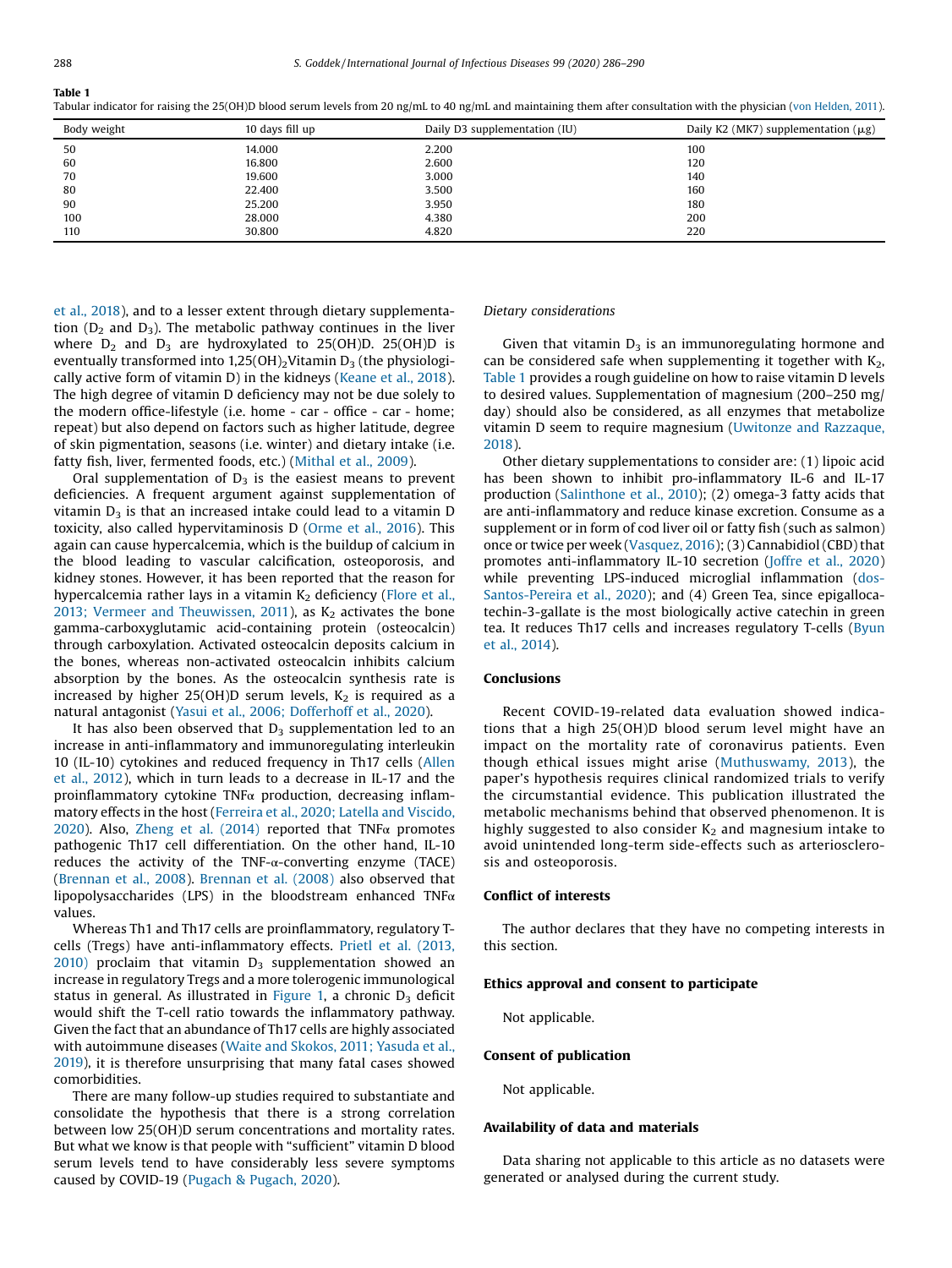#### <span id="page-3-0"></span>Funding

Not applicable.

### Author's contributions

One author only. I wrote everything.

#### References

- Ali N. Role of vitamin D in preventing of COVID-19 infection, [progression](http://refhub.elsevier.com/S1201-9712(20)30624-X/sbref0005) and severity. J Infect Public Health 2020; doi:http://dx.doi.org/10.1016/i. iinh.2020.06.021 In press.
- Allen AC, Kelly S, Basdeo SA, Kinsella K, [Mulready](http://refhub.elsevier.com/S1201-9712(20)30624-X/sbref0010) KJ, Mills KHG, et al. A pilot study of the [immunological](http://refhub.elsevier.com/S1201-9712(20)30624-X/sbref0010) effects of high-dose vitamin D in healthy volunteers. Mult Scler 2012;18:1797–800, [doi:http://dx.doi.org/10.1177/](http://refhub.elsevier.com/S1201-9712(20)30624-X/sbref0010) [1352458512442992.](http://dx.doi.org/10.1177/1352458512442992)
- Aranow C. Vitamin D and the immune system. J Investig Med [2011;59:881](http://refhub.elsevier.com/S1201-9712(20)30624-X/sbref0015)–6, doi: [http://dx.doi.org/10.2310/JIM.0b013e31821b8755.](http://dx.doi.org/10.2310/JIM.0b013e31821b8755)
- [Bendix-Struve](http://refhub.elsevier.com/S1201-9712(20)30624-X/sbref0020) M, Bartels LE, Agnholt J, Dige A, Jørgensen SP, Dahlerup JF. Vitamin D3 treatment of Crohn's disease patients increases [stimulated](http://refhub.elsevier.com/S1201-9712(20)30624-X/sbref0020) T cell IL-6 production and proliferation. Aliment Pharmacol Ther [2010;32:1364](http://refhub.elsevier.com/S1201-9712(20)30624-X/sbref0020)–72, doi: [http://dx.doi.org/10.1111/j.1365-2036.2010.04463.x.](http://dx.doi.org/10.1111/j.1365-2036.2010.04463.x)
- Bischoff-Ferrari HA. Optimal Serum [25-Hydroxyvitamin](http://refhub.elsevier.com/S1201-9712(20)30624-X/sbref0025) D Levels for Multiple Health [Outcomes.](http://refhub.elsevier.com/S1201-9712(20)30624-X/sbref0025) In: Reichrath J, editor. Sunlight, vitamin D and skin cancer, advances in [experimental](http://refhub.elsevier.com/S1201-9712(20)30624-X/sbref0025) medicine and biology. New York, NY: Springer; 2008. p. 55–71, [doi:http://dx.doi.org/10.1007/978-0-387-77574-6\\_5.](http://refhub.elsevier.com/S1201-9712(20)30624-X/sbref0025)
- Brennan FM, Green P, Amjadi P, Robertshaw HJ, [Alvarez-Iglesias](http://refhub.elsevier.com/S1201-9712(20)30624-X/sbref0030) M, Takata M. Interleukin-10 regulates TNF-α-converting enzyme [\(TACE/ADAM-17\)](http://refhub.elsevier.com/S1201-9712(20)30624-X/sbref0030) involving a TIMP-3 dependent and [independent](http://refhub.elsevier.com/S1201-9712(20)30624-X/sbref0030) mechanism. Eur J Immunol 2008;38:1106–17, [doi:http://dx.doi.org/10.1002/eji.200737821.](http://refhub.elsevier.com/S1201-9712(20)30624-X/sbref0030)
- Byun J-K, Yoon B-Y, Jhun J-Y, Oh H-J, Kim E, Min J-K, et al. [Epigallocatechin-3-gallate](http://refhub.elsevier.com/S1201-9712(20)30624-X/sbref0035) [ameliorates](http://refhub.elsevier.com/S1201-9712(20)30624-X/sbref0035) both obesity and autoinflammatory arthritis aggravated by obesity by altering the balance among CD4+ T-cell subsets. Immunol Lett [2014;157:51](http://refhub.elsevier.com/S1201-9712(20)30624-X/sbref0035)– 9, [doi:http://dx.doi.org/10.1016/j.imlet.2013.11.006.](http://refhub.elsevier.com/S1201-9712(20)30624-X/sbref0035)
- Carlberg C. Vitamin D: a [micronutrient](http://refhub.elsevier.com/S1201-9712(20)30624-X/sbref0040) regulating genes. Curr Pharm Des 2019;25:1740–6, [doi:http://dx.doi.org/10.2174/1381612825666190705193227.](http://refhub.elsevier.com/S1201-9712(20)30624-X/sbref0040)
- Casteels K, Waer M, Bouillon R, [Depovere](http://refhub.elsevier.com/S1201-9712(20)30624-X/sbref0045) J, Valckx D, Laureys J, et al. 1,25- Dihydroxyvitamin D3 restores sensitivity to [cyclophosphamide-induced](http://refhub.elsevier.com/S1201-9712(20)30624-X/sbref0045) apoptosis in [non-obese](http://refhub.elsevier.com/S1201-9712(20)30624-X/sbref0045) diabetic (NOD) mice and protects against diabetes. Clin Exp Immunol 1998;112:181–7, [doi:http://dx.doi.org/10.1046/j.1365-](http://refhub.elsevier.com/S1201-9712(20)30624-X/sbref0045) [2249.1998.00568.x.](http://dx.doi.org/10.1046/j.1365-2249.1998.00568.x)
- Cortegiani A, Ingoglia G, Ippolito M, [Giarratano](http://refhub.elsevier.com/S1201-9712(20)30624-X/sbref0050) A, Einav S. A systematic review on the efficacy and safety of [chloroquine](http://refhub.elsevier.com/S1201-9712(20)30624-X/sbref0050) for the treatment of COVID-19. J Crit Care 2020;57:279–83, [doi:http://dx.doi.org/10.1016/j.jcrc.2020.03.005.](http://refhub.elsevier.com/S1201-9712(20)30624-X/sbref0050)
- Darling AL, Ahmadi KR, Ward KA, Harvey NC, Alves AC, [Dunn-Waters](http://refhub.elsevier.com/S1201-9712(20)30624-X/sbref0055) DK, et al. Vitamin D status, body mass index, ethnicity and [COVID-19:](http://refhub.elsevier.com/S1201-9712(20)30624-X/sbref0055) initial analysis of the fi[rst-reported](http://refhub.elsevier.com/S1201-9712(20)30624-X/sbref0055) UK Biobank COVID-19 positive cases (n 580) compared with negative controls (n 723). medRxiv 2020;, [doi:http://dx.doi.org/10.1101/](http://refhub.elsevier.com/S1201-9712(20)30624-X/sbref0055) 2020.04.29.20084277 [2020.04.29.20084277](http://dx.doi.org/10.1101/2020.04.29.20084277) In preparation.
- De Smet D, De Smet K, Herroelen P, [Gryspeerdt](http://refhub.elsevier.com/S1201-9712(20)30624-X/sbref0060) S, Martens GA. Vitamin D deficiency as risk factor for severe COVID-19: a [convergence](http://refhub.elsevier.com/S1201-9712(20)30624-X/sbref0060) of two pandemics. medRxiv 2020;, [doi:http://dx.doi.org/10.1101/2020.05.01.20079376](http://refhub.elsevier.com/S1201-9712(20)30624-X/sbref0060) [2020.05.01.20079376](http://refhub.elsevier.com/S1201-9712(20)30624-X/sbref0060) In preparation.
- Dofferhoff ASM, Piscaer I, Schurgers LJ, Walk J, van den [Ouweland](http://refhub.elsevier.com/S1201-9712(20)30624-X/sbref0065) JMW, Hackeng TM, et al. Reduced vitamin K status as a [potentially](http://refhub.elsevier.com/S1201-9712(20)30624-X/sbref0065) modifiable prognostic risk factor in COVID-19. [\[237\\_TD\\$DIFF\]Preprints;](http://refhub.elsevier.com/S1201-9712(20)30624-X/sbref0065) 2020 In preparation.
- [dos-Santos-Pereira](http://refhub.elsevier.com/S1201-9712(20)30624-X/sbref0070) M, Guimarães FS, Del-Bel E, Raisman-Vozari R, Michel PP. Cannabidiol prevents [LPS-induced](http://refhub.elsevier.com/S1201-9712(20)30624-X/sbref0070) microglial inflammation by inhibiting ROS/ NF-kB-dependent signaling and glucose [consumption.](http://refhub.elsevier.com/S1201-9712(20)30624-X/sbref0070) Glia 2020;68:561–73, [doi:http://dx.doi.org/10.1002/glia.23738.](http://refhub.elsevier.com/S1201-9712(20)30624-X/sbref0070)
- EFSA. Vitamin D: EFSA sets dietary reference values [WWW [Document\].](http://refhub.elsevier.com/S1201-9712(20)30624-X/sbref0075) Eur Food Saf Auth 2016; URL: [https://www.efsa.europa.eu/en/press/news/161028](http://refhub.elsevier.com/S1201-9712(20)30624-X/sbref0075) [\(Accessed](http://refhub.elsevier.com/S1201-9712(20)30624-X/sbref0075) 6.18.20).
- Ferreira AO, Polonini HC, Dijkers ECF. Postulated adjuvant [therapeutic](http://refhub.elsevier.com/S1201-9712(20)30624-X/sbref0080) strategies for COVID-19. J Personal Med 2020;10:80, [doi:http://dx.doi.org/10.3390/](http://refhub.elsevier.com/S1201-9712(20)30624-X/sbref0080) [jpm10030080.](http://dx.doi.org/10.3390/jpm10030080)
- Flore R, Ponziani FR, Di Rienzo TA, Zocco MA, Flex A, [Gerardino](http://refhub.elsevier.com/S1201-9712(20)30624-X/sbref0085) L, et al. Something more to say about calcium [homeostasis:](http://refhub.elsevier.com/S1201-9712(20)30624-X/sbref0085) the role of vitamin K2 in vascular calcification and [osteoporosis.](http://refhub.elsevier.com/S1201-9712(20)30624-X/sbref0085) Eur Rev Med Pharmacol Sci [2013;17:2433](http://refhub.elsevier.com/S1201-9712(20)30624-X/sbref0085)–40.
- Forrest KYZ, [Stuhldreher](http://refhub.elsevier.com/S1201-9712(20)30624-X/sbref0090) WL. Prevalence and correlates of vitamin D deficiency in US adults. Nutr Res 2011;31:48–54, [doi:http://dx.doi.org/10.1016/j.](http://refhub.elsevier.com/S1201-9712(20)30624-X/sbref0090) [nutres.2010.12.001.](http://dx.doi.org/10.1016/j.nutres.2010.12.001)
- Grant WB, Lahore H, [McDonnell](http://refhub.elsevier.com/S1201-9712(20)30624-X/sbref0095) SL, Baggerly CA, French CB, Aliano JL, et al. Evidence that vitamin D [supplementation](http://refhub.elsevier.com/S1201-9712(20)30624-X/sbref0095) could reduce risk of influenza and COVID-19 infections and deaths. Nutrients 2020;12:988, [doi:http://dx.doi.org/10.3390/](http://refhub.elsevier.com/S1201-9712(20)30624-X/sbref0095) [nu12040988.](http://dx.doi.org/10.3390/nu12040988)
- Haq A, [Svobodová](http://refhub.elsevier.com/S1201-9712(20)30624-X/sbref0100) J, Imran S, Stanford C, Razzaque MS. Vitamin D deficiency: a single centre analysis of patients from 136 [countries.](http://refhub.elsevier.com/S1201-9712(20)30624-X/sbref0100) J Steroid Biochem Mol Biol 2016;164:209–13, [doi:http://dx.doi.org/10.1016/j.jsbmb.2016.02.007.](http://refhub.elsevier.com/S1201-9712(20)30624-X/sbref0100)
- Haraldsson HV. [Introduction](http://refhub.elsevier.com/S1201-9712(20)30624-X/sbref0105) to System Thinking and Causal Loop Diagrams, Reports in Ecology and [Environmental](http://refhub.elsevier.com/S1201-9712(20)30624-X/sbref0105) Engineering. KFS AB, Lund.; 2004.
- Holick MF. Vitamin D: important for prevention of osteoporosis, [cardiovascular](http://refhub.elsevier.com/S1201-9712(20)30624-X/sbref0110) heart disease, type 1 diabetes, [autoimmune](http://refhub.elsevier.com/S1201-9712(20)30624-X/sbref0110) diseases, and some cancers. South Med | [2005;98:1024](http://refhub.elsevier.com/S1201-9712(20)30624-X/sbref0110)-8.
- Holick MF. Vitamin D: [importance](http://refhub.elsevier.com/S1201-9712(20)30624-X/sbref0115) in the prevention of cancers, type 1 diabetes, heart disease, and osteoporosis. Am J Clin Nutr 2004;79:362–71, [doi:http://dx.](http://refhub.elsevier.com/S1201-9712(20)30624-X/sbref0115) [doi.org/10.1093/ajcn/79.3.362.](http://dx.doi.org/10.1093/ajcn/79.3.362)
- Holick MF. Vitamin D: the [underappreciated](http://refhub.elsevier.com/S1201-9712(20)30624-X/sbref0120) D-lightful hormone that is important for skeletal and cellular health. Curr Opin [Endocrinol](http://refhub.elsevier.com/S1201-9712(20)30624-X/sbref0120) Diabetes Obes 2002;9:87– [98](http://refhub.elsevier.com/S1201-9712(20)30624-X/sbref0120).
- Joffre J, Yeh C-C, Wong E, Thete M, Xu F, Zlatanova I, et al. [Activation](http://refhub.elsevier.com/S1201-9712(20)30624-X/sbref0125) of CB1R promotes [lipopolysaccharide-induced](http://refhub.elsevier.com/S1201-9712(20)30624-X/sbref0125) IL-10 secretion by monocytic myeloidderived [suppressive](http://refhub.elsevier.com/S1201-9712(20)30624-X/sbref0125) cells and reduces acute inflammation and organ injury. J Immunol Author Choice 2020;204:3339–50, [doi:http://dx.doi.org/10.4049/](http://refhub.elsevier.com/S1201-9712(20)30624-X/sbref0125) [jimmunol.2000213.](http://dx.doi.org/10.4049/jimmunol.2000213)
- [Kagotho](http://refhub.elsevier.com/S1201-9712(20)30624-X/sbref0130) E, Omuse G, Okinda N, Ojwang P. Vitamin D status in healthy black African adults at a tertiary hospital in Nairobi, Kenya: a cross [sectional](http://refhub.elsevier.com/S1201-9712(20)30624-X/sbref0130) study. BMC Endocr Disord 2018;18, [doi:http://dx.doi.org/10.1186/s12902-018-0296-5.](http://refhub.elsevier.com/S1201-9712(20)30624-X/sbref0130)
- Karonova TL, Andreeva AT, [Vashukova](http://refhub.elsevier.com/S1201-9712(20)30624-X/sbref0135) MA. уровеНь 25(oH)D в Сыворотке крови у  $6$ ольНых COVID-19. Оригинальное исследование 2020;12, [doi:http://dx.](http://refhub.elsevier.com/S1201-9712(20)30624-X/sbref0135) [doi.org/10.22625/2072-6732-2020-12-3-21-2.](http://dx.doi.org/10.22625/2072-6732-2020-12-3-21-2)
- Keane JT, Elangovan H, Stokes RA, Gunton JE. Vitamin D and the liver—[correlation](http://refhub.elsevier.com/S1201-9712(20)30624-X/sbref0140) or cause?. Nutrients 2018;10, [doi:http://dx.doi.org/10.3390/nu10040496.](http://refhub.elsevier.com/S1201-9712(20)30624-X/sbref0140)
- Kheiri B, Abdalla A, Osman M, Ahmed S, Hassan M, [Bachuwa](http://refhub.elsevier.com/S1201-9712(20)30624-X/sbref0145) G. Vitamin D deficiency and risk of [cardiovascular](http://refhub.elsevier.com/S1201-9712(20)30624-X/sbref0145) diseases: a narrative review. Clin Hypertens 2018;24, [doi:http://dx.doi.org/10.1186/s40885-018-0094-4.](http://refhub.elsevier.com/S1201-9712(20)30624-X/sbref0145)
- Latella G, Viscido A. [Controversial](http://refhub.elsevier.com/S1201-9712(20)30624-X/sbref0150) contribution of Th17/IL-17 toward the immune response in intestinal fibrosis. Dig Dis Sci 2020;65:1299–306, [doi:http://dx.doi.](http://refhub.elsevier.com/S1201-9712(20)30624-X/sbref0150) [org/10.1007/s10620-020-06161-1.](http://dx.doi.org/10.1007/s10620-020-06161-1)
- Luxwolda MF, Kuipers RS, Kema IP, [Dijck-Brouwer](http://refhub.elsevier.com/S1201-9712(20)30624-X/sbref0155) DAJ, Muskiet FAJ. Traditionally living populations in East Africa have a mean serum [25-hydroxyvitamin](http://refhub.elsevier.com/S1201-9712(20)30624-X/sbref0155) D concentration of 115 nmol/l. Br J Nutr 2012;108:1557–61, [doi:http://dx.doi.org/](http://refhub.elsevier.com/S1201-9712(20)30624-X/sbref0155) [10.1017/S0007114511007161.](http://dx.doi.org/10.1017/S0007114511007161)
- Mabin VJ, Davies J, Cox JF. Using the theory of [constraints](http://refhub.elsevier.com/S1201-9712(20)30624-X/sbref0160) thinking processes to [complement](http://refhub.elsevier.com/S1201-9712(20)30624-X/sbref0160) system dynamics' causal loop diagrams in developing fundamental solutions. Int Trans Oper Res 2006;13:33–57, [doi:http://dx.doi.org/10.1111/](http://refhub.elsevier.com/S1201-9712(20)30624-X/sbref0160) [j.1475-3995.2006.00532.x.](http://dx.doi.org/10.1111/j.1475-3995.2006.00532.x)
- [Maghbooli](http://refhub.elsevier.com/S1201-9712(20)30624-X/sbref0165) Z, Ebrahimi M, Shirvani A, Nasiri M, Pazoki M, Kafan S, et al. Vitamin D Sufficiency Reduced Risk for [Morbidity](http://refhub.elsevier.com/S1201-9712(20)30624-X/sbref0165) and Mortality in COVID-19 Patients (SSRN Scholarly Paper No. ID 3616008). [Rochester,](http://refhub.elsevier.com/S1201-9712(20)30624-X/sbref0165) NY: Social Science Research Network; 2020, [doi:http://dx.doi.org/10.2139/ssrn.3616008.](http://refhub.elsevier.com/S1201-9712(20)30624-X/sbref0165)
- Mithal A, Wahl DA, Bonjour J-P, Burckhardt P, [Dawson-Hughes](http://refhub.elsevier.com/S1201-9712(20)30624-X/sbref0170) B, Eisman JA, et al. Global vitamin D status and determinants of [hypovitaminosis](http://refhub.elsevier.com/S1201-9712(20)30624-X/sbref0170) D. Osteoporos Int J Establ Result Coop Eur Found [Osteoporos](http://refhub.elsevier.com/S1201-9712(20)30624-X/sbref0170) Natl Osteoporos Found USA 2009;20:1807–20, [doi:http://dx.doi.org/10.1007/s00198-009-0954-6.](http://refhub.elsevier.com/S1201-9712(20)30624-X/sbref0170)
- [Muthuswamy](http://refhub.elsevier.com/S1201-9712(20)30624-X/sbref0175) V. Ethical issues in clinical research. Perspect Clin Res 2013;4:9–13, [doi:http://dx.doi.org/10.4103/2229-3485.106369.](http://refhub.elsevier.com/S1201-9712(20)30624-X/sbref0175)
- Orme RP, [Middleditch](http://refhub.elsevier.com/S1201-9712(20)30624-X/sbref0180) C, Waite L, Fricker RA. Chapter Eleven -The Role of Vitamin D3 in the Development and [Neuroprotection](http://refhub.elsevier.com/S1201-9712(20)30624-X/sbref0180) of Midbrain Dopamine Neurons. In: Litwack G, editor. Vitamins & [hormones,](http://refhub.elsevier.com/S1201-9712(20)30624-X/sbref0180) vitamin D hormone. Academic Press; 2016. p. 273–97, [doi:http://dx.doi.org/10.1016/bs.vh.2015.10.007.](http://refhub.elsevier.com/S1201-9712(20)30624-X/sbref0180)
- [Panagiotou](http://refhub.elsevier.com/S1201-9712(20)30624-X/sbref0185) G, Tee SA, Ihsan Y, Athar W, Marchitelli G, Kelly D, Boot CS, Stock N, Macfarlane J, Martineau AR, Burns G, Quinton R. Low serum [25-hydroxyvitamin](http://refhub.elsevier.com/S1201-9712(20)30624-X/sbref0185) D (25[OH]D) levels in patients [hospitalized](http://refhub.elsevier.com/S1201-9712(20)30624-X/sbref0185) with COVID-19 are associated with greater disease severity. Clin Endocrinol 2020;, [doi:http://dx.doi.org/10.1111/](http://refhub.elsevier.com/S1201-9712(20)30624-X/sbref0185) [cen.14276.](http://dx.doi.org/10.1111/cen.14276)
- Prietl B, Pilz S, Wolf M, Tomaschitz A, [Obermayer-Pietsch](http://refhub.elsevier.com/S1201-9712(20)30624-X/sbref0190) B, Graninger W, et al. Vitamin D [supplementation](http://refhub.elsevier.com/S1201-9712(20)30624-X/sbref0190) and regulatory T cells in apparently healthy subjects: vitamin D treatment for [autoimmune](http://refhub.elsevier.com/S1201-9712(20)30624-X/sbref0190) diseases?. Isr Med Assoc J IMAJ  $2010:12:136-9$
- Prietl B, Treiber G, Pieber TR, Amrein K. Vitamin D and immune function. [Nutrients](http://refhub.elsevier.com/S1201-9712(20)30624-X/sbref0195) 2013;5:2502–21, [doi:http://dx.doi.org/10.3390/nu5072502.](http://refhub.elsevier.com/S1201-9712(20)30624-X/sbref0195)
- Pugach IZ, Pugach S. Strong [correlation](http://refhub.elsevier.com/S1201-9712(20)30624-X/sbref0200) between prevalence of severe vitamin D deficiency and [population](http://refhub.elsevier.com/S1201-9712(20)30624-X/sbref0200) mortality rate from COVID-19 in Europe. medRxiv 2020:<br>
doi:http://dx.doi.org/10.1101/2020.06.24.20138644 2020;, [doi:http://dx.doi.org/10.1101/2020.06.24.20138644](http://refhub.elsevier.com/S1201-9712(20)30624-X/sbref0200) [2020.06.24.20138644](http://refhub.elsevier.com/S1201-9712(20)30624-X/sbref0200) In preparation.
- Raftery T, O'Sullivan M. [Optimal](http://refhub.elsevier.com/S1201-9712(20)30624-X/sbref0205) vitamin D levels in Crohn's disease: a review. Proc. Nutr. Soc. 2015;74:56–66, [doi:http://dx.doi.org/10.1017/S0029665114001591.](http://refhub.elsevier.com/S1201-9712(20)30624-X/sbref0205)
- [Salinthone](http://refhub.elsevier.com/S1201-9712(20)30624-X/sbref0210) S, Yadav V, Schillace RV, Bourdette DN, Carr DW. Lipoic acid attenuates infl[ammation](http://refhub.elsevier.com/S1201-9712(20)30624-X/sbref0210) via cAMP and protein kinase a signaling. PLoS One 2010;5, doi: [http://dx.doi.org/10.1371/journal.pone.0013058.](http://dx.doi.org/10.1371/journal.pone.0013058)
- Sassi F, Tamone C, D'Amelio P. Vitamin D: nutrient, hormone, and [immunomodula](http://refhub.elsevier.com/S1201-9712(20)30624-X/sbref0215)tor. Nutrients 2018;10:1656, [doi:http://dx.doi.org/10.3390/nu10111656.](http://refhub.elsevier.com/S1201-9712(20)30624-X/sbref0215)
- [Seibert](http://refhub.elsevier.com/S1201-9712(20)30624-X/sbref0220) E, Heine GH, Ulrich C, Seiler S, Köhler H, Girndt M. Influence of cholecalciferol [supplementation](http://refhub.elsevier.com/S1201-9712(20)30624-X/sbref0220) in hemodialysis patients on monocyte subsets: a randomized, double-blind, [placebo-controlled](http://refhub.elsevier.com/S1201-9712(20)30624-X/sbref0220) clinical trial. Nephron Clin Pract 2013;123:209–19, [doi:http://dx.doi.org/10.1159/000354717.](http://refhub.elsevier.com/S1201-9712(20)30624-X/sbref0220)
- Tan CW, Ho LP, [Kalimuddin](http://refhub.elsevier.com/S1201-9712(20)30624-X/sbref0225) S, Cherng BPZ, Teh YE, Thien SY, et al. A cohort study to evaluate the effect of [combination](http://refhub.elsevier.com/S1201-9712(20)30624-X/sbref0225) vitamin D, Magnesium and vitamin B12 (DMB) on [progression](http://refhub.elsevier.com/S1201-9712(20)30624-X/sbref0225) to severe outcome in older COVID-19 patients. medRxiv 2020:.<br>doi:http://dx.doi.org/10.1101/2020.06.01.20112334 2020;, [doi:http://dx.doi.org/10.1101/2020.06.01.20112334](http://refhub.elsevier.com/S1201-9712(20)30624-X/sbref0225) [2020.06.01.20112334](http://refhub.elsevier.com/S1201-9712(20)30624-X/sbref0225) In preparation.
- Uwitonze AM, Razzaque MS. Role of [magnesium](http://refhub.elsevier.com/S1201-9712(20)30624-X/sbref0230) in vitamin D activation and function. J Am Osteopath Assoc 2018;118:181–9, [doi:http://dx.doi.org/10.7556/](http://refhub.elsevier.com/S1201-9712(20)30624-X/sbref0230) [jaoa.2018.037.](http://dx.doi.org/10.7556/jaoa.2018.037)
- Vasquez A. Inflammation mastery. 4th ed. [International](http://refhub.elsevier.com/S1201-9712(20)30624-X/sbref0235) College of Human Nutrition and [Functional](http://refhub.elsevier.com/S1201-9712(20)30624-X/sbref0235) Medicine; 2016.